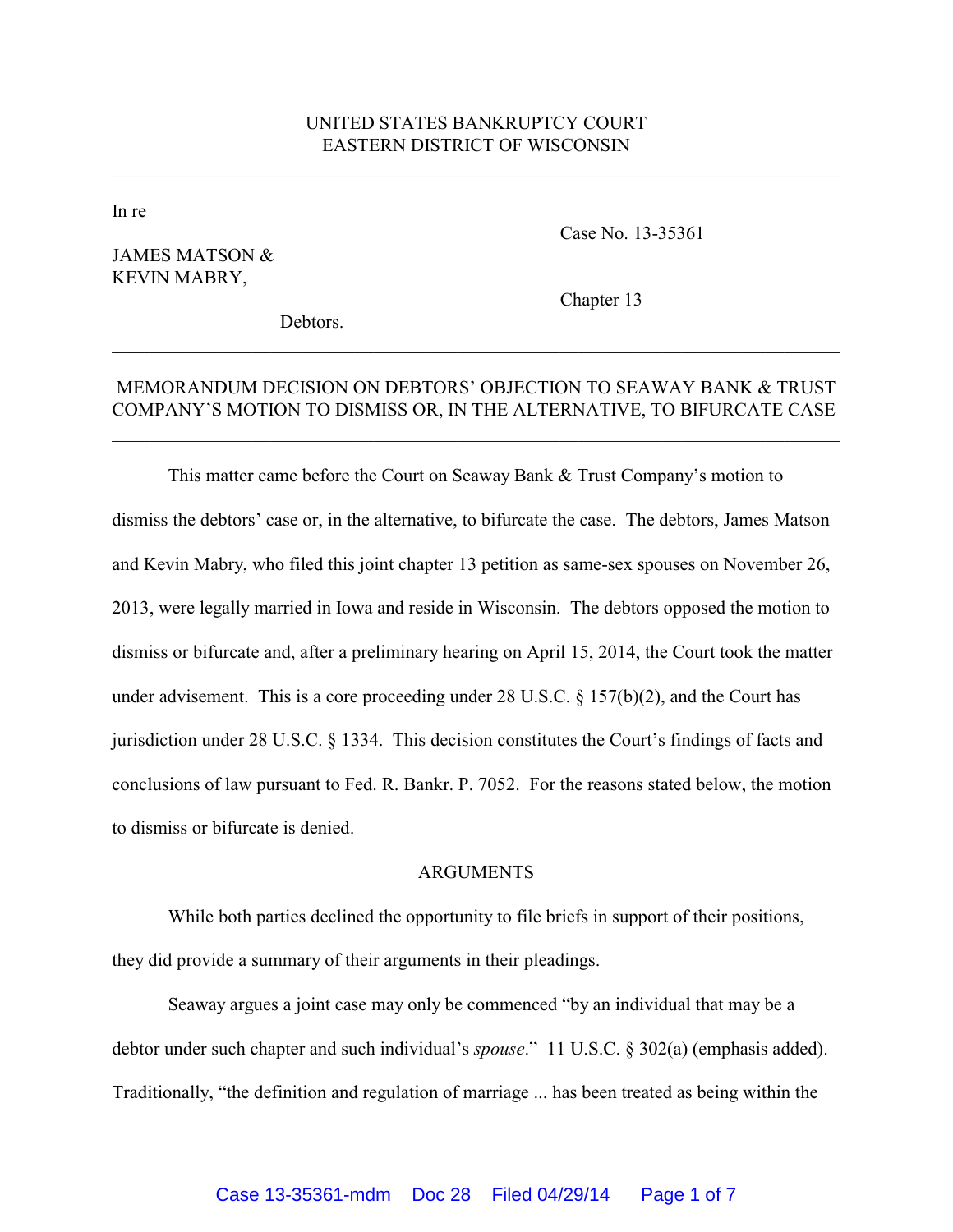authority and realm of the separate States," *United States v. Windsor*, 133 S. Ct. 2675, 2689-90, 186 L. Ed. 2d 808 (2013). Since Wisconsin does not allow or recognize same-sex marriages, Wis. Const. art. XIII, § 13, the debtors are not "spouses" for purposes of 11 U.S.C. § 302.

The debtors argue that the Supreme Court found the federal Defense of Marriage Act, which defined marriage as a union between one man and one woman, "violate[d] basic due process and equal protection principles applicable to the Federal Government." *Windsor*, 133 S. Ct. at 2693. Thus, the state of Wisconsin does not have the authority to deny a lawfully wedded couple any federal benefits, which would include the right to file as spouses in a joint bankruptcy case.

Neither the United States Trustee nor the Chapter 13 Trustee have joined the motion, presumably because the Department of Justice announced that "same-sex married couples should be treated in the same manner as opposite-sex married couples for all bankruptcy purposes ... including individuals married to a person of the same sex who were legally married in a state that recognizes such marriages, but who are domiciled in a state that does not recognize such marriages." U.S. Dept. of Just., U.S. Trustee Program, Consumer Info.,

http://www.justice.gov/ust/eo/public\_affairs/consumer\_info/ (last visited April 23, 2014).

#### DISCUSSION

Pursuant to 11 U.S.C. § 302, "[a] joint case under a chapter of this title is commenced by the filing with the bankruptcy court of a single petition under such chapter by an individual that may be a debtor under such chapter and such individual's spouse." 11 U.S.C. § 302(a). In this case, the parties agree the debtors' marriage is lawfully recognized by the State of Iowa, where it was performed. Also, they do not challenge the Wisconsin venue for the bankruptcy of either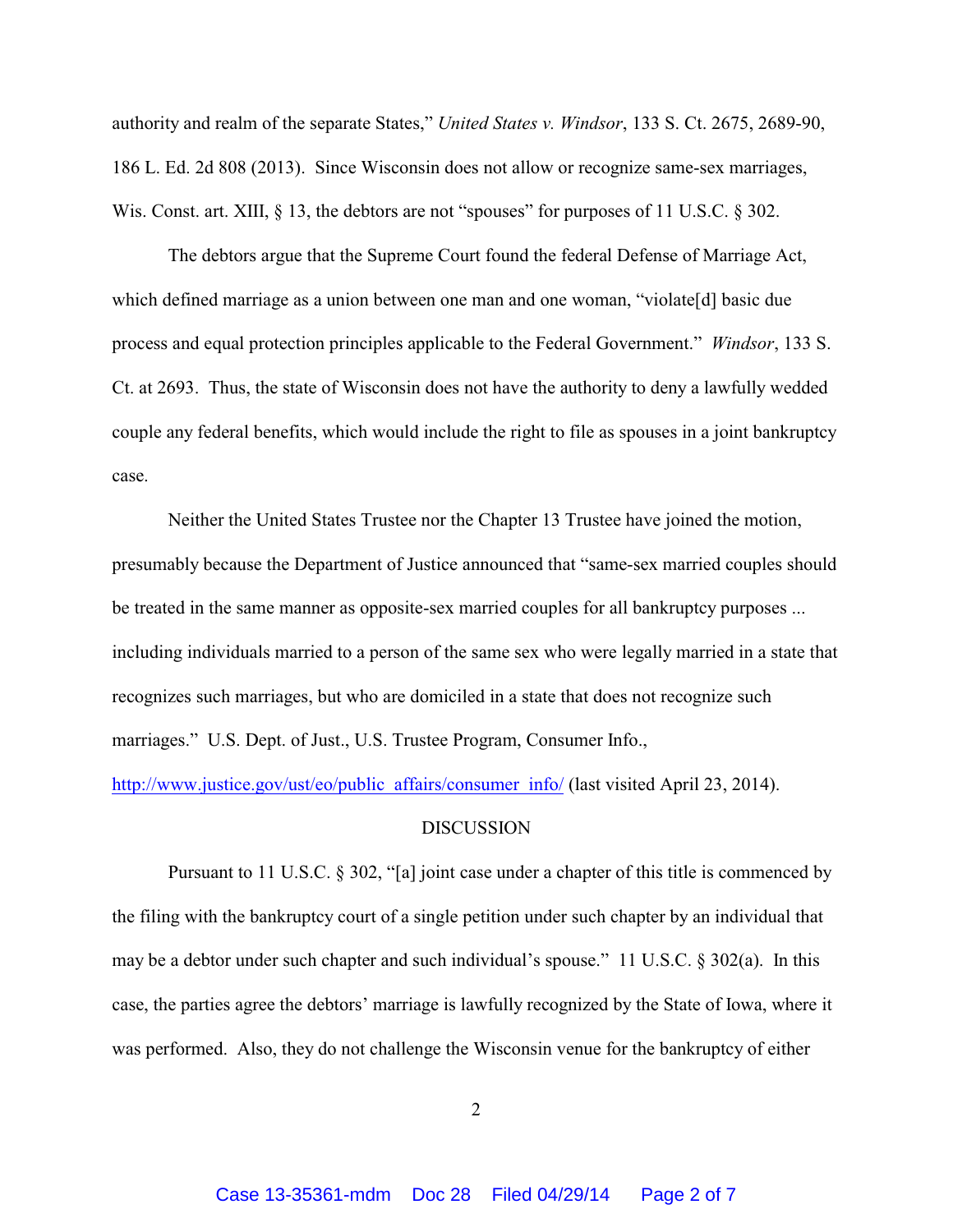party. Rather, the creditor challenges the debtors' right to file a joint petition while residing in Wisconsin. Wisconsin's marriage amendment to the state constitution declares that the only "marriage" valid or recognized in Wisconsin is a marriage "between one man and one woman." The amendment further prohibits same-sex couples from entering into a "legal status identical or substantially similar to that of marriage." Wis. Const. art. XIII, § 13.

In *United States v. Windsor*, 133 S. Ct. 2675, 186 L. Ed. 2d 808 (2013), the taxpayer, as the surviving spouse of a same-sex married couple, was denied the benefit of the spousal estate tax deduction because the definitions of "marriage" and "spouse" under section 3 of the federal Defense of Marriage Act (DOMA) did not meet the requirement for the deduction. The plaintiff and the decedent had been married in Canada and lived in New York, which recognized the marriage as valid in New York. After an extended discussion of jurisdiction and whether a case or controversy existed, the Supreme Court decided to take up the matter of whether the surviving member of the couple, who had been bequeathed the decedent's estate, qualified as a spouse for federal estate tax purposes. The tax issue turned on whether the provision of DOMA defining for all federal law purposes "marriage" as a legal union between a man and a woman only, and "spouse" as a person of opposite sex who was a husband or wife, was invalid. This definition, codified in the federal "Dictionary Act" at 1 U.S.C. § 7, applied not just to the tax issue presented, but the Court recognized it could have implications to well over 1,000 federal statutes and regulations relating to spouses and marriages. 133 S. Ct. at 2694.

The Supreme Court held that this definition created an unconstitutional deprivation of equal protection provided by the Fifth Amendment. *Id*. at 2693. Since laws affecting marriage are solely within the authority of the various states, DOMA had the effect of singling out for

3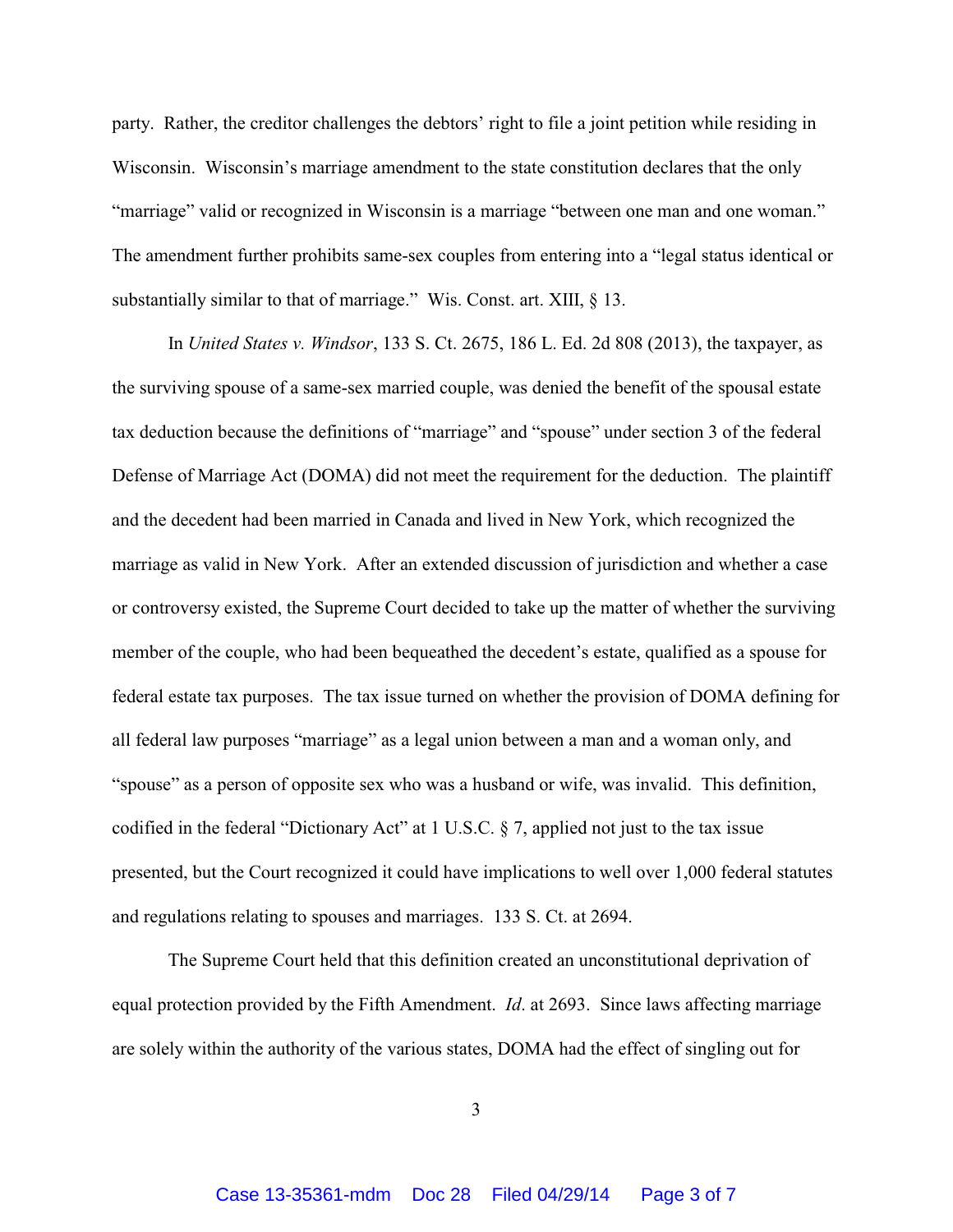disparate and frequently negative treatment a particular subset of unions deemed appropriate for respect by the states that recognize them. The Court found the provision invalid, because "no legitimate purpose overcomes the purpose and effect to disparage and to injure those whom the State, by its marriage laws, sought to protect in personhood and dignity." 133 S. Ct. at 2696.

Nevertheless, section 2 of DOMA remains intact under *Windsor.* Section 2 creates an exception to the Full Faith and Credit Act and provides that no *state* shall be required to give effect to "any public act, record, or judicial proceeding respecting a relationship between persons of the same sex." 28 U.S.C. § 1738C. 1 This section was not at issue in *Windsor* because the controversy involved a matter of federal tax law, and the state the couple lived in recognized their marriage. This contributes to the uncertainty surrounding interstate recognition of same-sex marriages in various contexts, such as the bankruptcy filing by the debtors here.

Unlike the parties in this case, the taxpayer in *Windsor* was married to her same-sex partner in Canada and lived in New York, a state that recognized and protected same-sex marriages. Thus, under the narrow ruling in *Windsor,* those individuals married in a jurisdiction recognizing same-sex marriage and currently living in a state that recognizes same-sex marriage are entitled to have their marriage federally recognized.

Wisconsin does not recognize same-sex marriages, a legal stance currently allowable under section 2 of DOMA. Wisconsin does not have to treat the debtors as married in any way. However, section 2 applies to *states*; it does *not* apply to federal courts and certainly does not

<sup>1</sup>On the same date as the *Windsor* decision, the Supreme Court declined to address, on the grounds of improper standing, the constitutionality of section 2 of DOMA regarding state law restrictions on same-sex couples. *Hollingsworth v. Perry*, 133 S. Ct. 2652, 186 L. Ed. 2d 768 (2013). *See also* Jackie Gardina, *Bankruptcy and the Unresolved DOMA Questions*, 22 J. Bankr. L. & Prac. 2 Art. 1 (2013).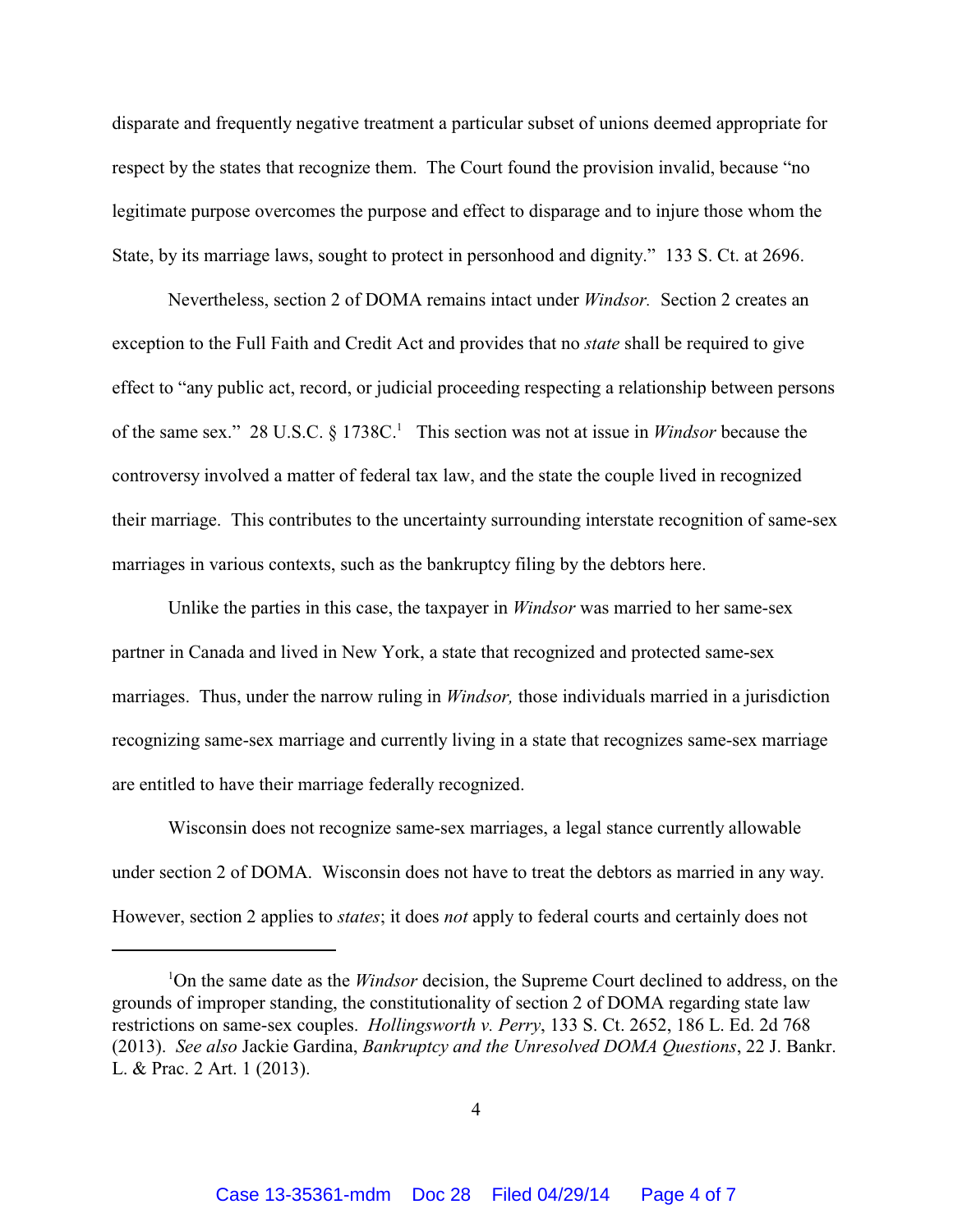apply to this Court. At first glance, one might think the creditor's motion would invoke an analysis of equal protection, as *Windsor* did, or substantive due process issues (as the majority's decision was characterized and strongly criticized in Justice Scalia's dissent), or even the Full Faith and Credit Clause of the United States Constitution. U.S. Const. art. IV § 1 ("Full Faith and Credit shall be given in each State to the public Acts, Records and judicial Proceedings of every other State."). Instead, the issue – the right of these same-sex spouses, married in a state that allows them to do so, to file a joint bankruptcy case in a state that does not recognize their union as a marriage – is more appropriately a matter of choice of law principles.

The Bankruptcy Code is silent as to which state law to apply when determining the validity of a party's marriage. It is well settled that the validity of a marriage, at least in regard to its formalities, is governed by the law of the place where it is celebrated, rather than by the law of the spouses' domicile; and the prevailing view in this country is that the law of the place of celebration governs also as regards the capacity of the parties to marry. *Effect in Third State of Marriage Valid Where Celebrated But Void by Law of Domicil of Parties*, 51 A.L.R. 1412 (1927). The federal government has historically, as well as very recently, relied on the "place of celebration" rule to determine who is married. *See, e.g.*, H.R. Rep. No. 104-664, at 8 (1996) (noting "[t]he general rule for determining the validity of a marriage is *lex celebrationis* – that is, a marriage is valid if it is valid according to the law of the place where it was celebrated"); I.R.S. Rev. Rul. 2013-17, 2013-38 I.R.B. 201 ("the Service has determined to interpret the Code as incorporating a general rule, for Federal tax purposes, that recognizes the validity of a same-sex marriage that was valid in the state where it was entered into, regardless of the married couple's place of domicile"); U.S. Citizenship & Immigr. Servs.,

5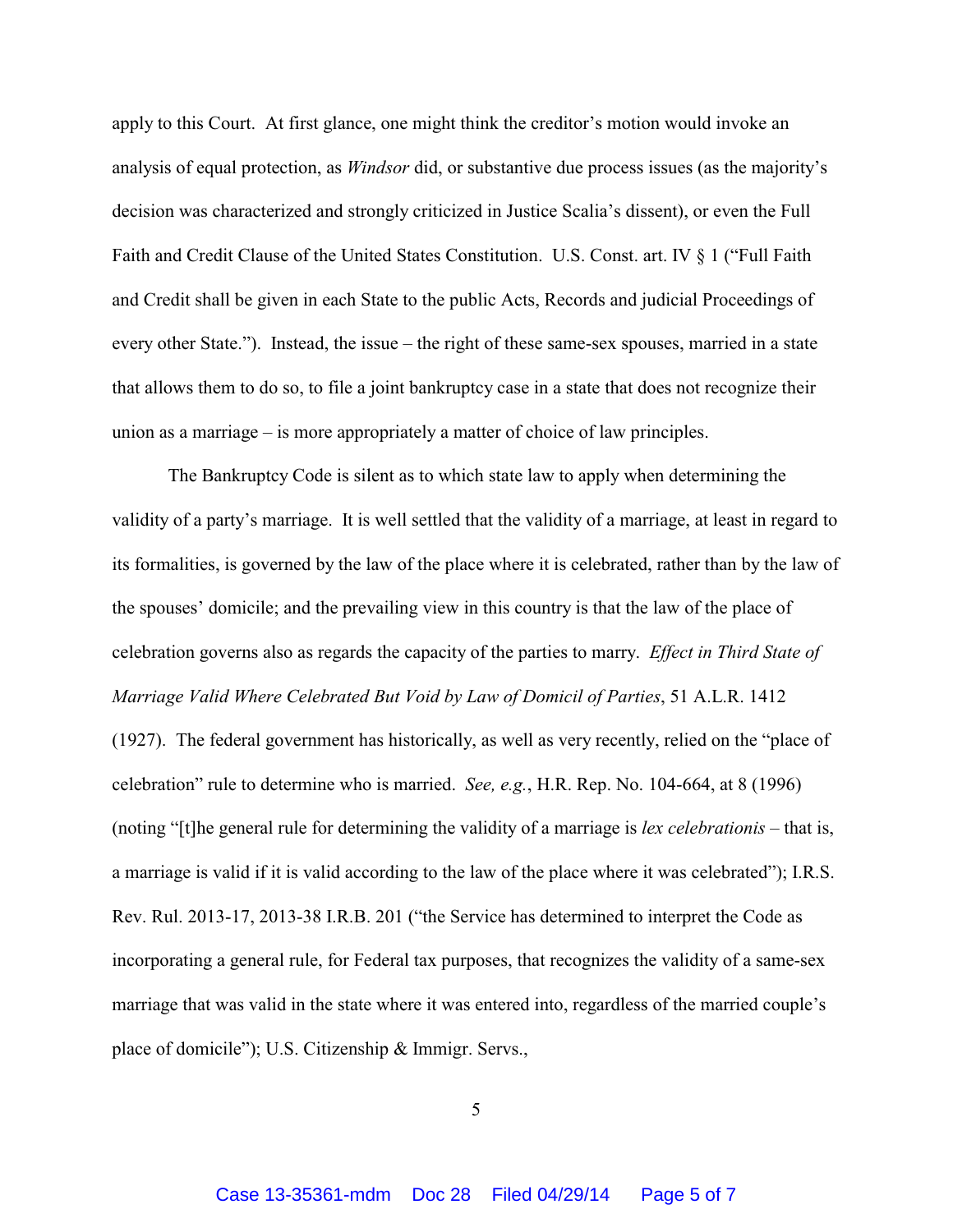http://www.uscis.gov/family/same-sex-marriages (last visited April 23, 2014) ("As a general matter, the law of the place where the marriage was celebrated determines whether the marriage is legally valid for immigration purposes. Just as USCIS applies all relevant laws to determine the validity of an opposite-sex marriage, we will apply all relevant laws to determine the validity of a same-sex marriage. The domicile state's laws and policies on same-sex marriages will not bear on whether USCIS will recognize a marriage as valid.").

Reliance on the "place of celebration" rule ensures that married couples do not lose their marital status simply because they travel or relocate across state borders. This recognition continues even in states where the marriage could not have been originally performed. Restatement (First) of Conflicts of Law § 121 (1934) (marriage deemed "valid everywhere" if the "requirements of the marriage law of the state where the contract of marriage" occurred were satisfied). Accordingly, this Court will follow the "place of celebration" rule, requiring the recognition of an out-of-state same-sex marriage as valid, when interpreting the Bankruptcy Code. There is no reason to part from this well settled principle.

Furthermore, while the state may not be required to recognize the debtors' marriage, inasmuch as such marriage conflicts with Wisconsin's opposition to same-sex marriage, this Court is required under the Full Faith and Credit Act, codified at 28 U.S.C. § 1738, to recognize and apply Iowa's same-sex marriage law for purposes of federal law. Because the debtors' marriage was lawful where originally performed, and *Windsor* invalidated DOMA's requirement that legal construction of the word "spouse" refer only to opposite-sex couples, they are deemed "spouses" for purposes of the Bankruptcy Code. Consequently, the Code's requirement that a joint case may only be filed by an individual and the individual's spouse, 11 U.S.C. § 302(a), is

6